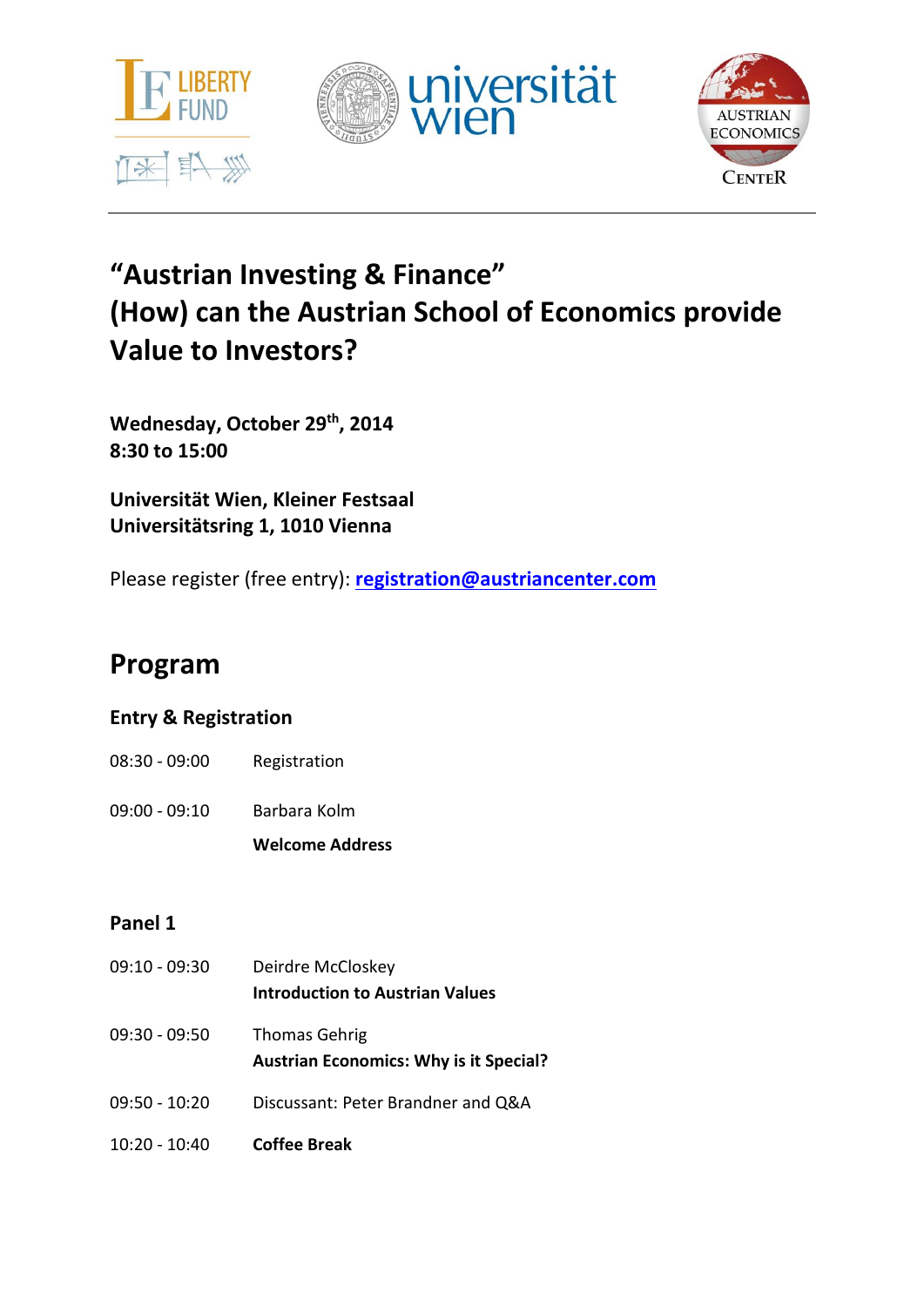





## **Panel 2**

| $10:40 - 11:00$ | John Charalambakis<br><b>Austrian Finance &amp; Investing in Times of Uncertainty</b>  |
|-----------------|----------------------------------------------------------------------------------------|
| $11:00 - 11:20$ | <b>Frank Shostak</b><br><b>Boom-Bust Cycle and Money Supply</b>                        |
| $11:20 - 11:40$ | Ronald Peter Stöferle<br>Austrian Investing: Investing between Inflation and Deflation |
| $11:40 - 12:10$ | Discussant: Markus Fichtinger and Q&A                                                  |
| $12:10 - 13:00$ | <b>Lunch Break</b>                                                                     |

## **Panel 3**

| $13:00 - 13:20$ | Mark Valek<br>The two major Misconceptions about Gold and their Implications for<br><b>Investors</b> |
|-----------------|------------------------------------------------------------------------------------------------------|
| $13:20 - 13:40$ | <b>Elfriede Sixt</b><br><b>BitCoin: Perspectives of a Digital Currency</b>                           |
| $13:40 - 14:00$ | Andreas Mätzler<br><b>BitCoin: Regulatory Perspectives</b>                                           |
| $14:00 - 14:30$ | Discussant: Nikolaus Jilch and Q&A                                                                   |

## **Closing Remarks**

## **Please note:**

**Gala "Mobility for the next Generation", Palais Liechtenstein Tuesday, 28th of October, 2014 Deirdre McCloskey receives the 2014 Hayek Lifetime Achievement Award.** Tickets available at 01/505 13 49-31 or [office@hayek-insitut.at](mailto:office@hayek-insitut.at)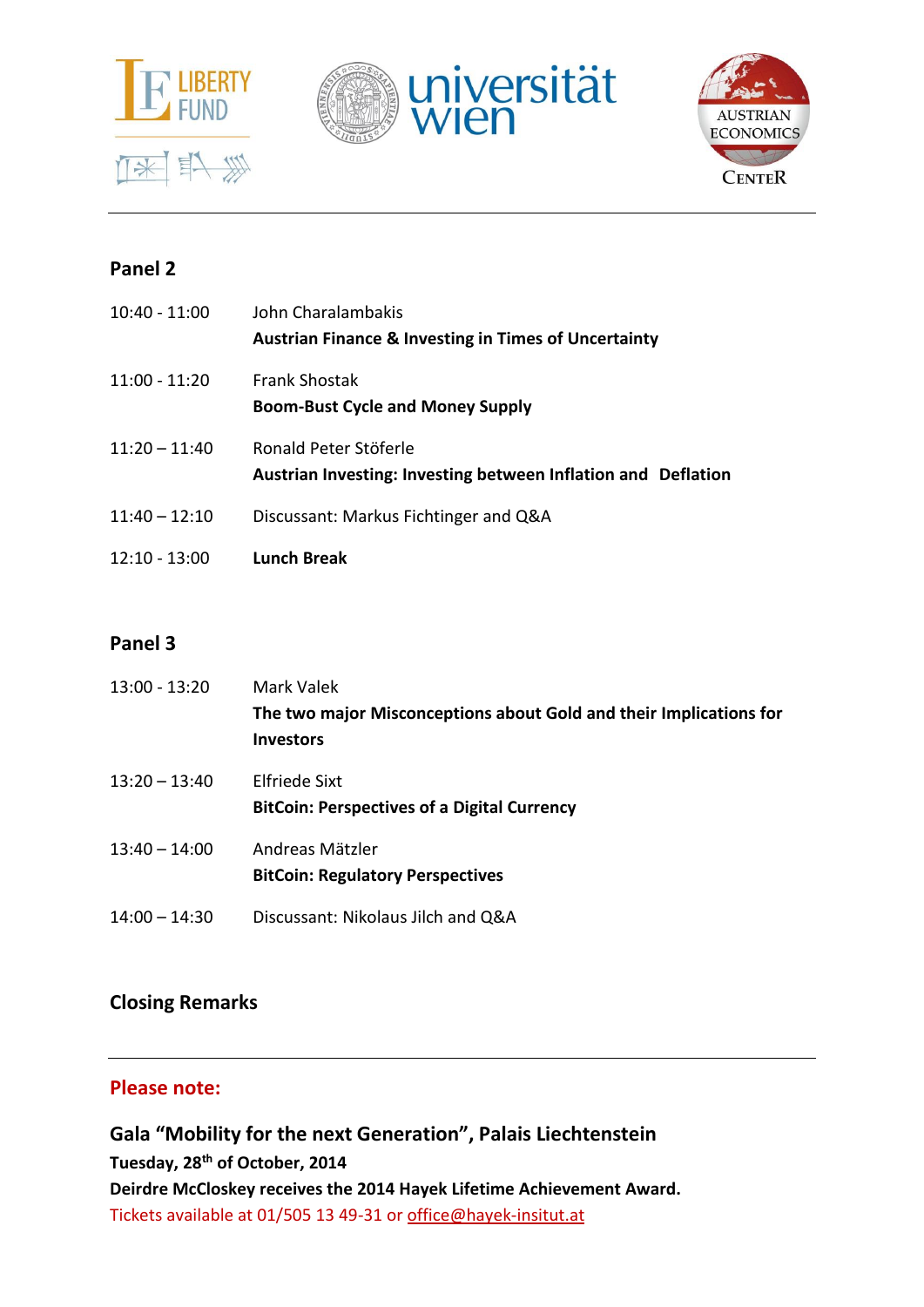





## **Speakers (in alphabetical order)**



### **Peter Brandner**

Peter Brandner is Senior Adviser in the Directorate General for Economic Policy and Financial Markets at the Federal Ministry of Finance, Austria, and Lecturer at the University of Vienna. Previously he was Economic Adviser to the Austrian Minister of Finance, Research Associate at the Austrian Institute of Economic Research (WIFO) and the Institute for Advanced Studies (IHS), Vienna, and Assistant Professor at the University of Vienna, and worked as an economist at the Oesterreichische Nationalbank (OeNB). His research areas and publications cover,

among other things, monetary and fiscal policy, and financial markets. He serves as an expert to the Fiscal Advisory Council.



#### **John Charalambakis**

He is the Chief Economist for the Blacksummit Financial Group Inc., in the United States. He has studied economics and finance in Greece, the U.S., and the United Kingdom. He has consulted with numerous organizations, corporations, non-profit groups, as well as government entities in several countries.

Dr. Charalambakis has been teaching economics and finance in the US for the last twenty years. Currently he teaches economics at the Patterson School of

Diplomacy & International Commerce at the University of Kentucky. He is the recipient of many awards, the author and editor of three books and of numerous articles, has served on corporate boards, has appeared on economic and financial TV shows, and is a frequent conference and seminar speaker. Recently he assisted the Congressional Financial Crisis Inquiry Commission (FCIC) in their research regarding the causes of the financial crisis. Dr. Charalambakis interests are in the area of international financial markets, forecasting, asset allocation, and the development of viable policies that advanced economic wellbeing among nations.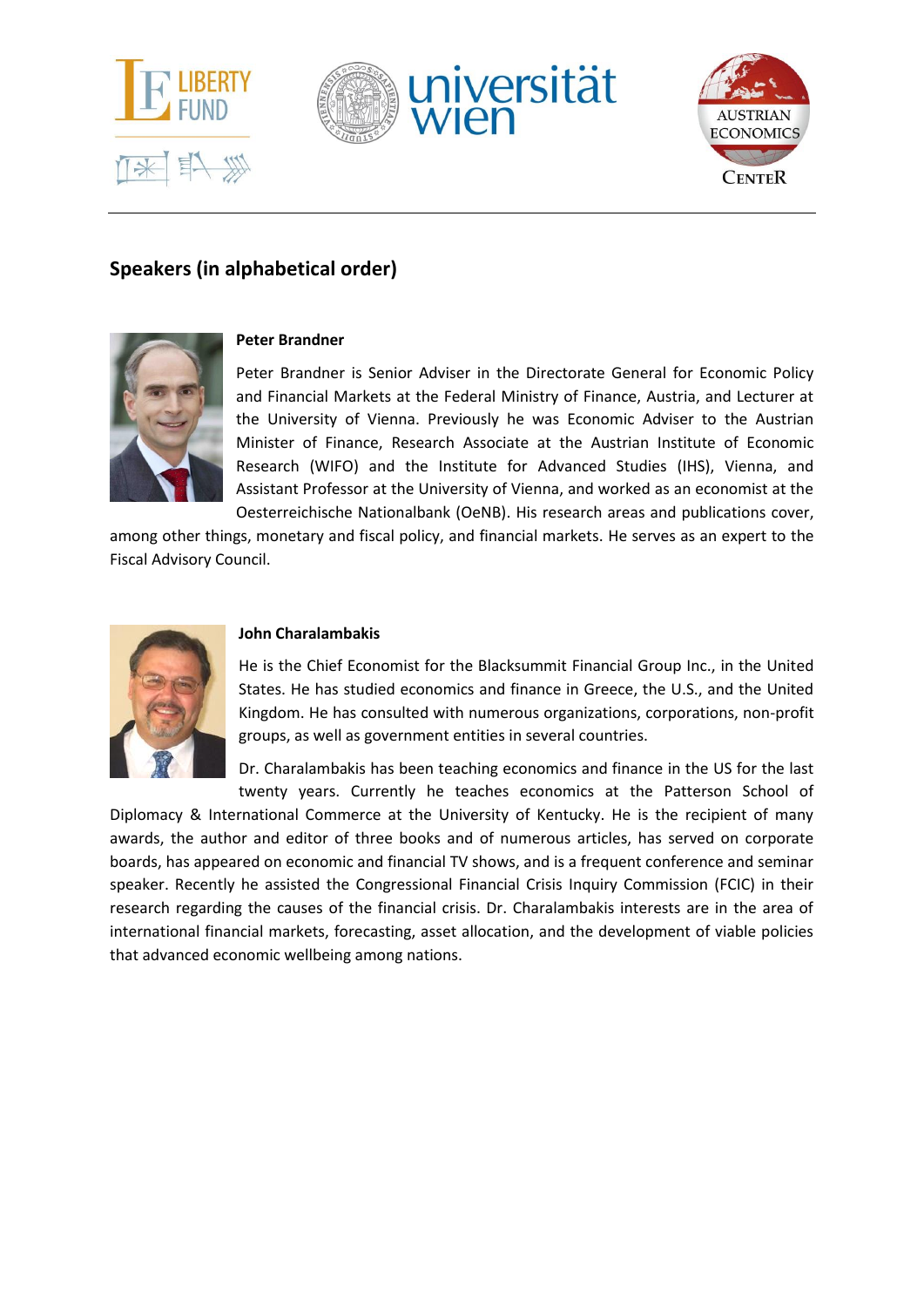







#### **Markus Fichtinger**

He holds a Master's degree in Economics from the University of Vienna and an MA in Tax Management from the University of Applied Sciences FH Campus Wien. He was a scholar at the post-graduate-program "Quantitative Finance" at the Institute for Advanced Studies (IHS) in Vienna. He gained more than 12 years of managerial and professional experience during his occupations with NEWEX Börse AG, as managing director of Aktienforum and as Senior Expert (tax and capital market policy) at the Federation of Austrian Industries (IV). He was Austrian

representative in several working groups of BUSINESSEUROPE. He was co-founder of EuropeanIssuers, an EU association of listed companies and member of the Board from 2008 to 2011. From 2002 to 2012 he was member of the Austrian Working Group on Corporate Governance and member of the Federal Ministry of Justice's Working Group on Company Law and Accounting. His research focuses on the economics of taxation, public finance, capital markets, economic innovation (with a special focus on intangible assets) and capital theory. He is member of the network ProMarktwirtschaft of Austrian pro-market oriented economists (www.promarktwirtschaft.at) and member of Institut für Wertewirtschaft ("Institute for value-based economics", www.wertewirtschaft.org).



#### **Thomas Gehrig**

Professor Thomas P. Gehrig is the current Dean for International Affairs of the Faculty of Business, Economics and Statistics at the University of Vienna. He holds a Chair of Finance and is a Fellow of the Center for Economic Policy Research (CEPR) in London, a Research Affiliate of the European Corporate Governance Institute (ECGI) in Brussels, and a member of the market microstructure group of the National Bureau of Economic Research (NBER) in Boston. He studied mathematics and economics in Frankfurt, Bonn and Berkeley and did a Ph.D. at

the London School of Economics, where he was a founding member of the Financial Markets group. He joined the research group of Martin Hellwig at the University of Basel in 1989, where he started commenting the work of the Basle Committee of Banking Supervision. He was appointed Full Professor of Economic Theory and Director of the Institute of Economic Evolution at the University of Freiburg in 1997, the former chair of Walter Eucken. He was elected Senior Fellow of the Freiburg Institute of Advanced Studies (FRIAS) in 2009, before he accepted the appointment to the Chair of Finance at the University of Vienna in 2010. He is the recipient of a SOAS Centenary Fellowship currently. Professor Gehrig had numerous visiting appointments and honorable fellowships at places like Northwestern University in Evanston, Wharton School in Philadelphia, Federal Reserve Bank of Minneapolis, Helsinki Center for Economic Research, Tilburg University, CEMFI at Madrid, ECARES at Brussels and School of Oriental and African Studies (SOAS) in London. His research interests comprise market microstructure, theory of financial intermediation and banking competition.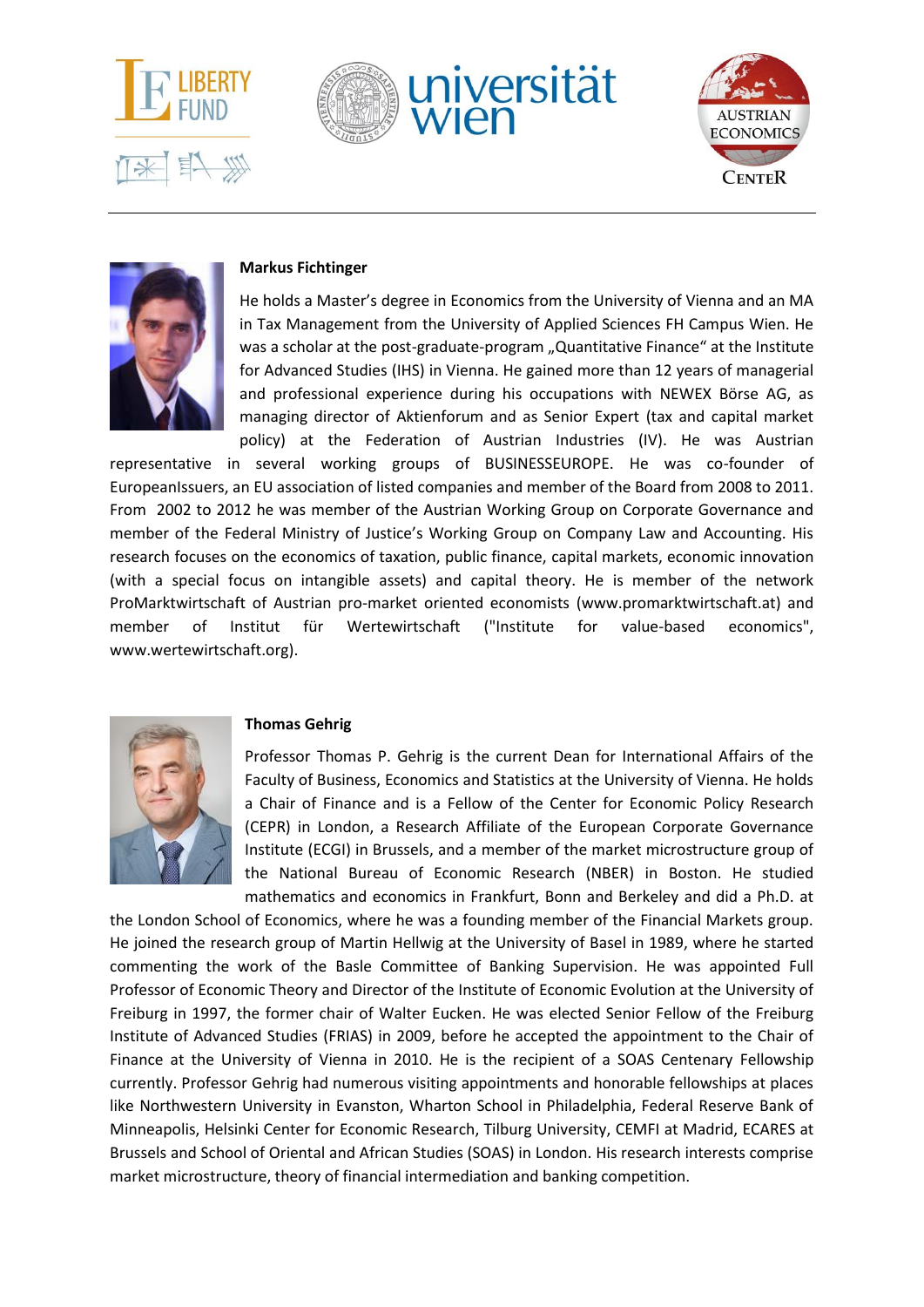







#### **Nikolaus Jilch**

Nikolaus Jilch is a journalist, writing for the economics section of Austrias leading broadsheet newspaper "Die Presse". He covers central-bankpolitics, macroeconomics and markets but his main interest lies in all aspects of the monetary system. This is why he is also wrinting a rather

popular blog titled "Goldjournal" on the Website of the "Presse". Jilch is known for covering economics with an "Austrian Perspective" and he advocates low taxes and a small state.



#### **Barbara Kolm**

President of the Friedrich A. v. Hayek Institut in Vienna, Austria and Director of the Austrian Economics Center. Being a worldwide networker she uses these abilities to promote free market policies; in addition she is a frequent speaker on public policy related issues, especially on deregulation and competition topics, the Future of Europe and Austrian Economics. Barbara Kolm is an Associate Professor of Austrian Economics at the University of Donja Gorica, Montenegro and a

member of the Board of Business Consultants of the Austrian Federal Economic Chamber and a Member of the Mont Pélerin Society. She is President of the European Center for Economic Growth.



#### **Andreas Mätzler**

Dr. Andreas Mätzler is a lawyer at Karasek Wietrzyk Rechtsanwälte. He mainly operates in the areas of Banking & Finance, especially in examining new products and sales models, but also in Company Law, M&A, Start-Ups and Real Estate.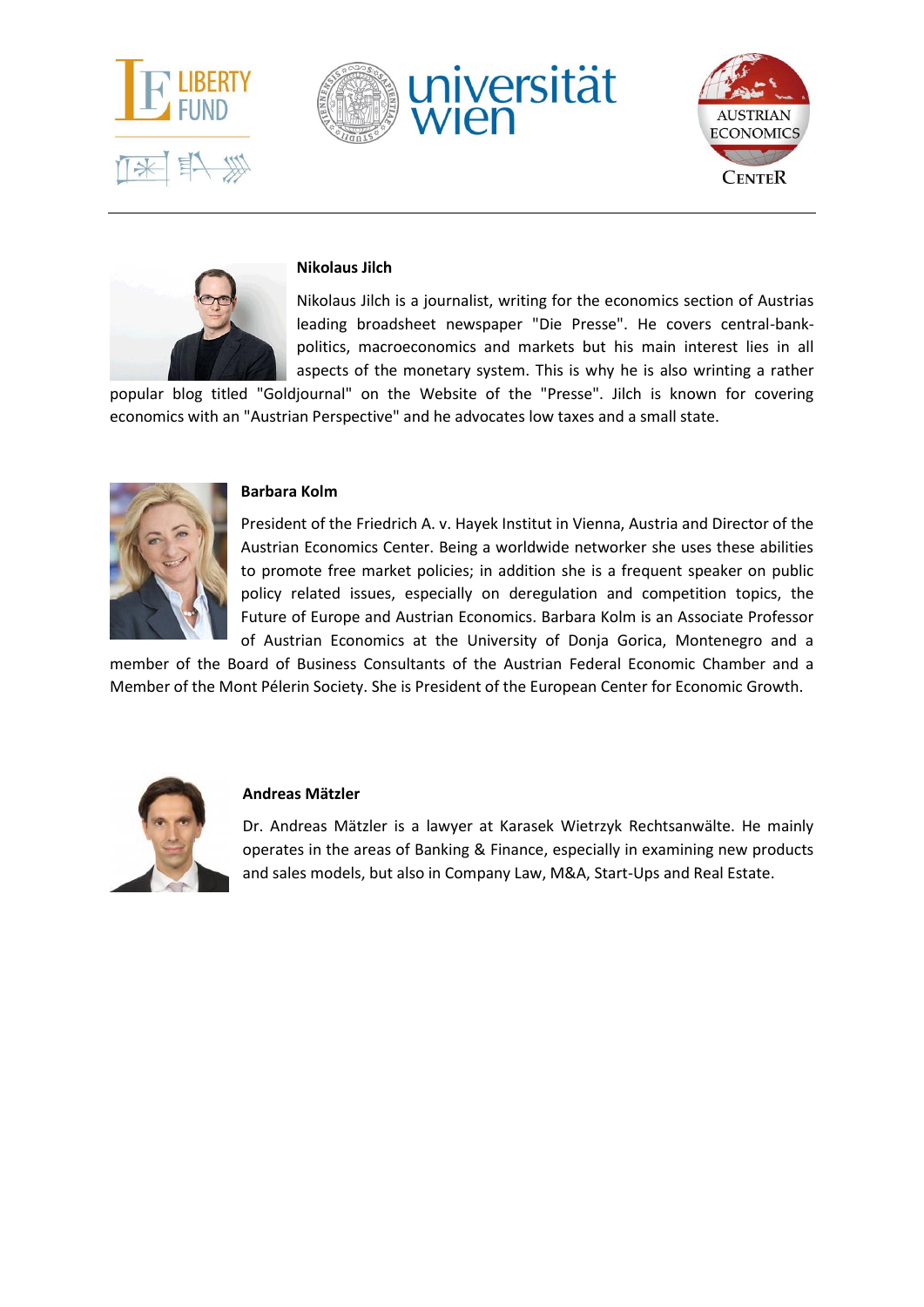







### **Deirdre McCloskey**

She teaches economics, history, English, and communication at the University of Illinois at Chicago. A well-known economist and historian and rhetorician, she has written sixteen books and around 400 scholarly pieces on topics ranging from technical economics and statistics to transgender advocacy and the ethics of the bourgeois virtues. She is known as a "conservative" economist, Chicago-School style (she taught for 12 years there), but protests that "I'm a literary, quantitative,

postmodern, free-market, progressive Episcopalian, Midwestern woman from Boston who was once a man. Not 'conservative'! I'm a Christian libertarian." Her latest book, Bourgeois Dignity: Why Economics Can't Explain the Modern World (University of Chicago Press, 2010), which argues that an ideological change rather than saving or exploitation is what made us rich, is the second in a series of four on The Bourgeois Era. The first was The Bourgeois Virtues: Ethics for an Age of Commerce (2006), asking if a participant in a capitalist economy can still have an ethical life (briefly, yes). With Stephen Ziliak she wrote in 2008, The Cult of Statistical Significance (2008), which criticizes the proliferation of tests of "significance," and was in 2011 the basis of a Supreme Court decision.



## **Elfriede Sixt**

Elfriede Sixt is a certified public accountant and tax consultant. In 1993 she passed the exam for the US CPA, hereinafter she was an associate and manager of Ernst & Young Vienna. She is the founder of the Austrian FinTech Networks and co-founder of the German Crowdfunding Networks. In the last years Mrs. Sixt has been working and publishing on the topic crowdfunding.

She runs the crowdfunding-blog ebit4u.com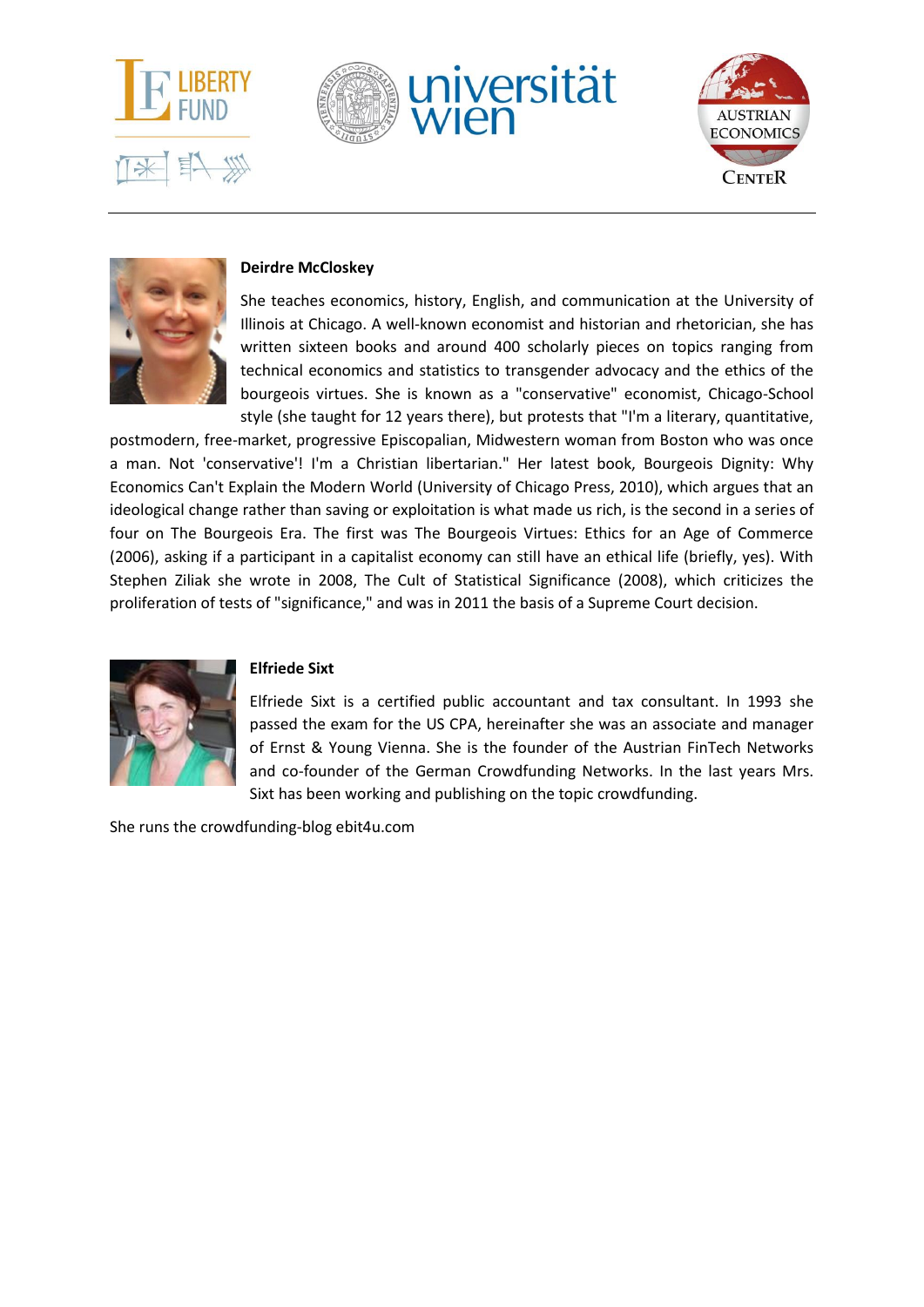







#### **Frank Shostak**

Dr Frank Shostak has over 35 years experience as a market economist, central bank analyst, and builder of large scale macro-econometric models. His coverage ranges from analysis of stock, bond, currency and commodity markets. Dr Frank Shostak is highly regarded among the financial community for economic framework, which places heavy emphasis on monetary data and

ist effects on various markets. In his analysis he attempts to uncover causes rather than discussing symptoms. Frank Shostak holds a PhD, MA and BA honours from South African universities as well as BA in Economics from Hebrew University in Jerusalem. He was also professor of economics at the Witwatersrand University in Johannesburg and the University of Pretoria.

He is one of the world leaders in the applied Austrian School of Economics. He is also an adjunct scholar at the Mises Institute in the US.

During 1974 to 1980 Frank Shostak was head of the econometric department at the Standard Bank in Johannesburg South Africa. During 1981 to 1985 was head of an economic consulting firm Econometrix in Johannesburg. Dr Shostak has been an economist and market strategist for MF Global Australia (previously Ord Minnett) since 1986 to 2010.5. From 2010.6 to 2012.6 chief economist for the AAS economics an economic consulting firm. From 2012-7 to present Frank Shostak acts as chief economist of MMG Zurich – Zurich based Multi-Family-Office.



#### **Ronald Peter Stöferle**

Ronald is a founding partner and managing director of Incrementum AG, based in the Principality of Liechtenstein. Incrementum focusses on asset management and wealth management and is one hundred percent owned by its partners. Together with Mark Valek, he manages the "Austrian Economics Golden Opportunities Fund". In 2014 he

published a book on Austrian Investing ("Österreichische Schule für Anleger – Investieren zwischen Inflation in Deflation").

During his studies in business administration, economics and finance at the Vienna University of Economics and the University of Illinois at Urbana-Champaign, he worked for Raiffeisen Zentralbank (RZB) in the field of Fixed Income/Credit Investments. After graduation, he participated in various courses in Austrian Economics and obtained a Chartered Market Technician (CMT) and a Certified Financial Technician (CFTe) designation.

In 2006, he joined Vienna-based Erste Group Bank, covering International Equities, especially Asia. In 2006, he also began writing reports on gold. His eight benchmark reports called 'In GOLD we TRUST' drew international coverage on CNBC, Bloomberg, the Wall Street Journal and the Financial Times. In 2009, he began writing reports on crude oil.